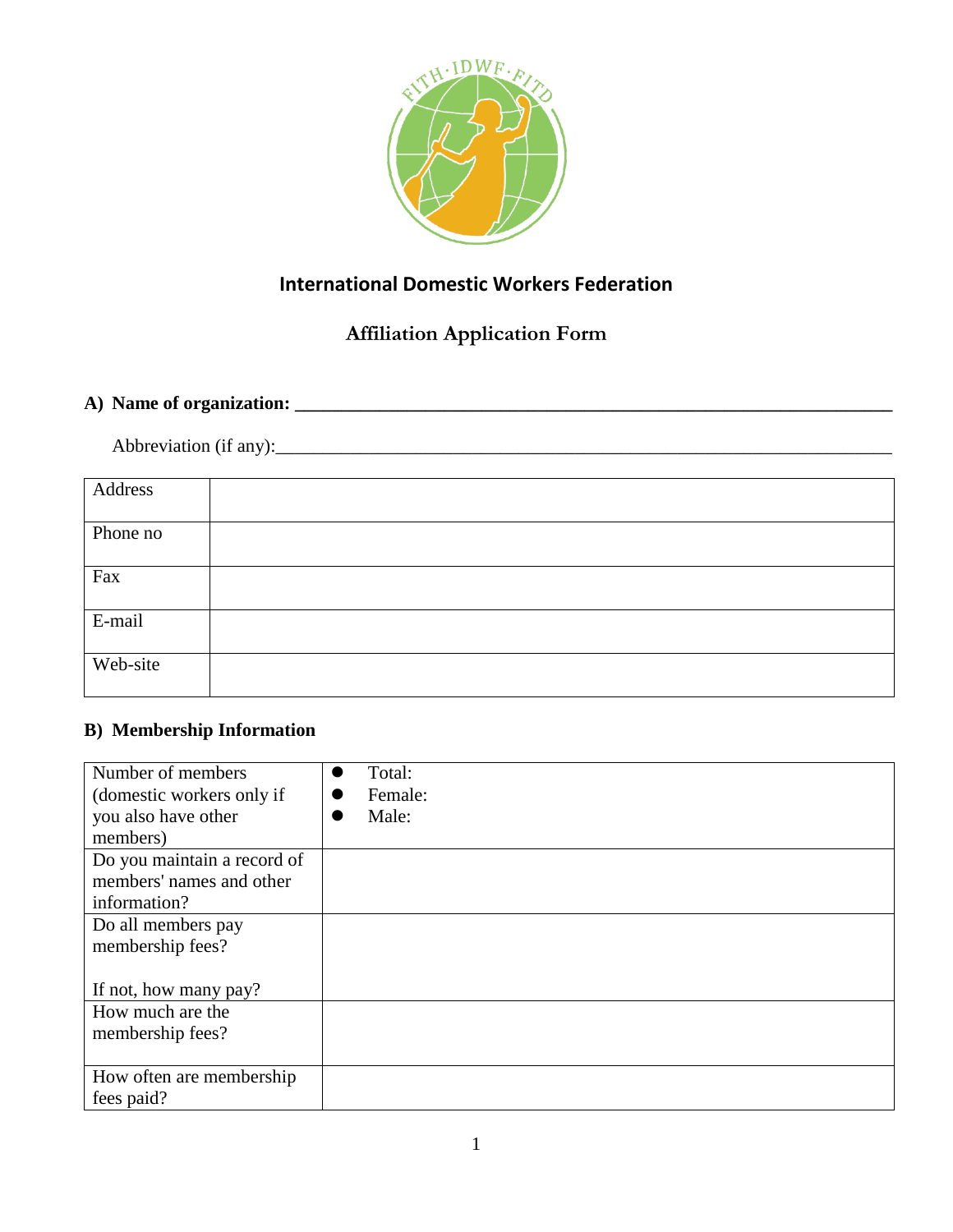| Do you maintain a register of<br>membership fees paid? |                                 |
|--------------------------------------------------------|---------------------------------|
| Membership Categories –                                | 1) Live-in;                     |
| (please give numbers)                                  | Part-time;                      |
|                                                        | Migrant domestic workers:<br>3) |
|                                                        | Children, aged below 15:        |

\_\_\_\_\_\_\_\_\_\_\_\_\_\_\_\_\_\_\_\_\_\_\_\_\_\_\_\_\_\_\_\_\_\_\_\_\_\_\_\_\_\_\_\_\_\_\_\_\_\_\_\_\_\_\_\_\_\_\_\_\_\_\_\_\_\_\_\_\_\_\_\_\_\_\_\_\_\_\_\_\_\_\_\_

#### **C) Organization Information**

1) When was your organization established? \_\_\_\_\_\_\_\_\_\_\_\_\_\_\_\_\_\_\_\_\_\_\_\_\_\_\_\_\_\_\_\_\_\_\_\_\_\_\_\_\_\_\_\_\_\_\_\_\_\_

2) Is your organization a trade union /worker association/ coop/other (please specify)

3) Objectives, Aims, Mission & Vision of Organization:

### 4) History of Organization:

5) Programs / main areas of work / Campaigns: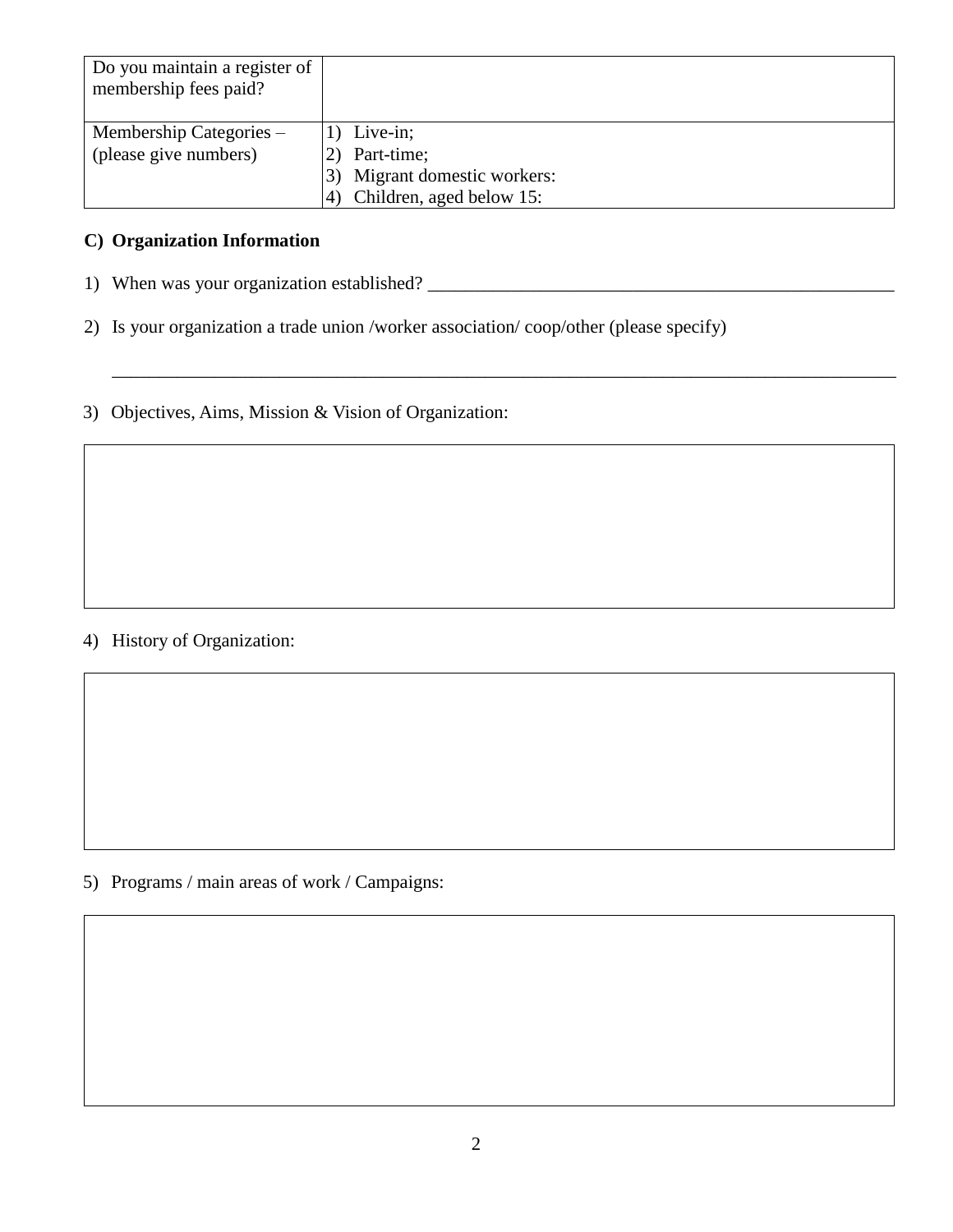6) Associated organizations, (if your domestic worker organization is a part of another organization or union?) If yes, what is its name?

### **D) Leadership and Contact Person(s)**

| What is the leadership<br>structure?    |                       |
|-----------------------------------------|-----------------------|
| Are your leaders elected by<br>members? |                       |
| Date of last election                   |                       |
| Names and Positions of                  |                       |
| Leaders                                 |                       |
| Contact Person(s) for IDWF              | Name(s):<br>$\bullet$ |
|                                         | Emails:               |
|                                         | • Telephone no:       |
|                                         | Skype:                |

### **E) If become an affiliate, how would your organization contribute to strengthening the IDWF?**

#### **F) What is/are the expectation(s) of your organization to the IDWF?**

**G) Date of application:\_\_\_\_\_\_\_\_\_\_\_\_\_\_\_\_\_\_\_\_\_\_\_\_\_\_\_\_\_\_\_\_\_\_\_\_\_\_\_\_\_\_\_\_\_\_\_\_\_\_\_\_\_\_\_\_\_\_\_\_\_\_\_\_\_\_**

**H) Enclosed with this application:**